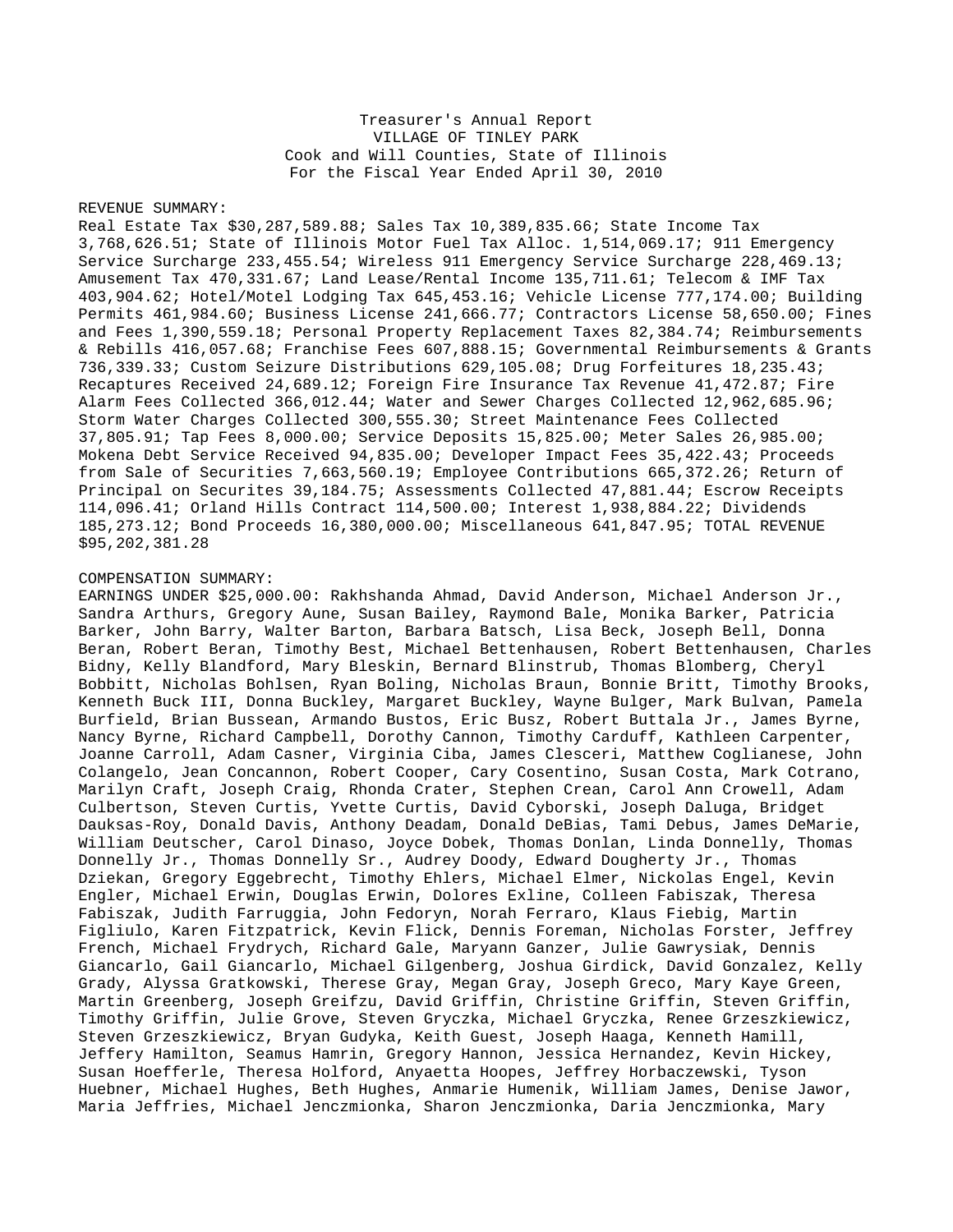Jogmen, Brian Johnson, Shydale Jones, Thomas Jordan, Carol Jordan, Michael Jutton, Julie Kanjo, Sharon Kauffmann, John Kelley, Linda Kelly Donovan, Martin Kern, Alison Kiedaisch, Rosemarie Kielbase, Kathleen Kilgore, Mark Kimzey, Carol Klaus, Earl Knupp, Claudia Kolb, Joseph Konrath, Ann Kot, Allison Kubicki, Karen Kubik, Michael Kushner, Patricia LaBudda, Kathleen Lakeberg, Ruth LaMont, Angelo Lazzara, James Leikel, Susan Lennon, Michael Leonard, Patricia Leoni, Jennifer Lilly, Julie Lindeman, Nils Lindokken, Neal Litko, Huili Liu, George Long, Danielle Luke, Amy Lukich, Diane Lynch, Richard Macias, Brian Maher, Dennis Mahoney, Peter Marianovich, Steven Martino, Michael Mathews, Adam Maus, James Maxwell, Anthony J. Mazziotta, Anthony Mazzuca, Kathryn McCabe, Owen McGinnis, Katherine McGinnis, Timothy McGurty, Donald McKay, Robert Medema, Alfonso Mejia, Scott Merritt, Michael Milazzo, Zachary Miller, Brian Millerick, William Mix, Ronald Mnichowski, Melissa Mockus, Henrikas Mockus, Matthew Mohan, Lorie Moller, Matthew Moore, Candice Morrison, William Murray Jr., William Muzzall, John Nagle, Nancy Nanfeldt, Matthew Navas, Marilyn Nelson, Bryan Nemeth, John Nickless, Stacy Nietfeldt, Chester Nowak, John Obert-Hong, Joseph O'Dette, Daniel O'Dwyer, Brett Oftedahl, Thomas D O'Sullivan, James Owczarski, Susan Pall, Kevin Palys, Karen Palys, Ellen Parisi, Katherine Parker, Bradley Parker, Lisa Patterson, Stanley Pedziwiatr, Eric Peters, Eric Petravich, Phoumany Phouybanhdyt, Lauren Polusky, Tedd Post, Pamela Potempa, Renee Poynter, Cynthia Proffitt, Silby Pulikkan, Todd Rabideau, Mark Rago, Gina Rago, Scott Rains, Daniel Ralphson, Matthew Randall, Cindy Rauch, Eileen Regan, Maryanne Reid, Paul Reyes, Shawn Richards, William Richey, Annette Rickerson, Kurt Riester, Judith Rock, George Rock, Michael Romanow, Meghan Romanow, Norman Roney, Andrew Rothermel, James Rygula, Christopher Schabert, Michael Schabert, Alan Schellhorn, Daniel Scholz, Mary Ellen Scott, David Seaman, Donna Serafin, Tracy Serafino, Grzegorz Skwara, Jason Slager, Cheryl Smith, Joseph Smulevitz, Robert Soga, Barbara Spencer, Thomas Staunton, Bunnie Stein, Jeffrey Storcz, Linda Sullivan, Lenore Sullivan, Todd Swartzentruber, Jacqueline Switalski, James Tamburo, Robert Taylor, Tyler Teaney, Joseph Tieri, Christopher Tillson, Thomas Tonra Jr., Catherine Trongeau, John Tucker, Mary Tueth, William Turner Jr., Paul Tuuk, Jennifer Urbanski, Jason Vaccaro, Alison Valois, Michele Vandervliet, Heather Vargos, Charles Vetterick, Stephen Vick, Susan Wagner, Christina Wetzel, Lisa Wilamowski, Joy Wilder, Jillian Wiora, Michael Wittman, James Wooten, Judith Wyman, Tim Young, Megan Young, Pamela Younker, Laura Zalewski, Sharon Zavala, Carol Ziemba. EARNINGS FROM \$25,000.00 TO \$49,999.99: Anthony Andros, Amelia Bayer, Sharon Beauchamp, Jerry Behrens, James Black, Ava Brescia, Ronald Bruning, Susan Busz, Elizabeth Calomino, Patrick Carr, Amy Chmura, Therese Chojnacki, Joann Cyborski, Nancy Donahue, Bryan Duesing, John Erskine, Claudette Flowers, Donna Framke, Gerry Gabriel, James Gaskill Jr., Dennis Gotkowski, Daniel Grant, Jeffery Grigoletti, Arlene Hayes, Lynn Heed, Frances Heinemann, Nancy Hoag, Sarah Holtkamp, James Janda, Zbigniew Jenczmionka, Eileen Keating, Mary Jane Kepner, Gregory King, Joanne Konrath, Michael Kopycinski, Mark Magalski, Lee Mager, Denise Maiolo, Daniel Mazziotta, Anthony P Mazziotta, Mary McCahill, Laura McFarland, Charles Messina, Lynn Mondry, Meryle Motz, Judith Nabzdyk, Dina Navas, Eric Noonan, Timothy O'Hagan, Matthew Panfil, Terri Pignatiello, William Proper, Maryann Pyrzynski, Scott Rabideau, Patrick Rea, Daniel Reda, Robert Reynolds Ii, Charles Russ, Victoria Sedorook, Thomas Slepski, Robert Slikas, Phillip Staros, Chris Stube, Kimberly Tessmann, Heidi Twomey, Mary Tyrus, Lisa Valley, William Vanderveen, Ernest Vinciguerra, Leonard Wiencek, Edward Zabrocki, Larry Zielinski. EARNINGS FROM \$50,000.00 TO \$74,999.99: Joy Anhalt, Troy Barden, Roger Barton, Karen Beran, Kristi Besse, Mark Bettenhausen, Brent Bettenhausen, Jennifer Bishop, Russell Borrowdale, Betty Borrowdale, Walter Braun, Nicole Brazitis, Jean Bruno, Sandra Budwash, Kathleen Cahill, Michael Chambers, Stephen Clemmer, William Couch, Samuel Cummins, Susan Dienes, John Dobner, Sharon Dudeck, Kristopher Dunn, William Dwyer, Douglas Dwyer, Beth Faulkner, Joseph Fitzpatrick, David Galati, Kenneth Gates, April Geigner, Laura Godette, Robert Guest, Kenneth Hawk, Gregory Jakus, Gregory Johnson, Anthony Kaim, Paul Klain, Eugene Klimek, Stephen Klotz, Roxanne Konrath, John Konrath, Michael Kowski, Morris Laphen, Robin Lauren, Gene Lode, Steve Lorendo, Jennifer Lowe, Dennis Maleski, Tasha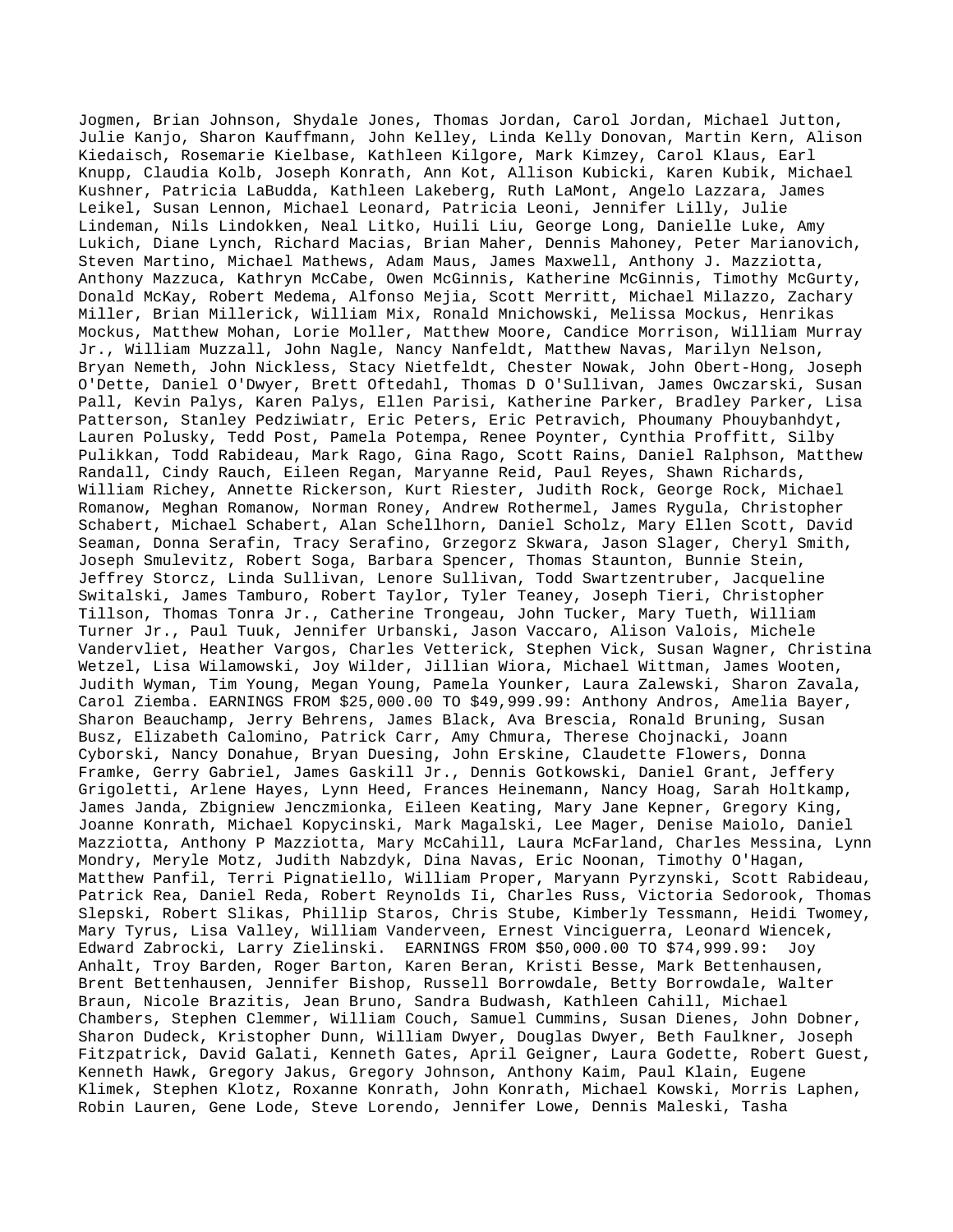McDonnell, Phillip Mitchell, Charles Montgomery, Daniel Moore, Larry Nice, David Ooms, Diane Panfil, David Peterson, Robert Ringhofer, Meghan Samaras, Sharon Sautter, Andrew Scholz, Donald Shanto, Kathleen Skoda, Amy Skorniak, Beverly Slager, Michael Smith Sr., Michael Sposato, Annette St.John, Bryan Szymusiak, John Waishwell, Jessica Waishwell, Victoria Watson, Richard Whalen, Scott Wood, George Youpel, Pamela Yurko, Robert Zamzow. EARNINGS FROM \$75,000.00 TO \$99,999.99: Jonathan Bachman, Ivan Baker, Robert Baumann, Alan Bechtel, Ronald Bolek, Thomas Boling, Kelly Borak, Michael Brown, Louise Bruning, Thomas Cappos, Chantal Carlin, Catherine Casper, Heather Cody, Jean Condon, Amy Connolly, Jeffrey Cossidente, Derrick Czuchra, Joseph Dinaso, Bob Diorio, Mary Dobyns, David Dorian, Perry Dubish, Matthew Eggebrecht, Michael Emmett, Jane Flowers, Edward Fuja, Ruth Gibson, William Grabs, Steven Grossi, Keith Harvey, Fadi Hasan, Kenneth Hill, Charles Hillgoth, Ralph Hilton, Patrick Horan, Kevin Horbaczewski, Kevin Kelly, Glenn Kersten, Delynn Kiedaisch, Joseph Kocek, Howard Kooima, Lisa Kortum, Brian Krotser, Dennis Lindeman, Sonny London, Allen Lorenzen, Timothy Luke, Melissa Malinowski, Walter McGinnis, Donald McNeely, Burton Montalbano, Michael Morrissy, Michael O'Hern, Thomas J O'Sullivan, Timothy Poulos, Michael Prainito, Duane Pulchinski, Kimberly Quainter, Danny Quinn, Jimmy Quinn, William Ringhofer, Steven Roberts, Kenneth Roemer, Jaclyn Romanow, Rudy Rosillo, Gregory Schmeckpeper, David Schmidt, Eileen Scholz, Patricia Sedorook, Richard Soga, Patrick St.John, Kenneth Strzelczyk, Steven Tilton, Anthony Trinidad, John Urbanski, Jose Vega Jr., James Wickfelder, Richard Wolff, Brian Wood, Robert Wyleta, Martin Young, Matthew Zylka. EARNINGS FROM \$100,000.00 TO \$124,999.99: Richard Adamski, Anthony Balzanto Jr., Brad Bettenhausen, Bryan Bishop, John Boling, John Bonarek, Enrico Bruno, Anthony Campbell, Osamah Dajani, William Devine, Kenneth Dunn, Charles Faricelli, T.J. Grady, Scott Heim, Timothy Hughes, Kenneth Karczewski, John Leonard, Raymond Lloyd, Patrick McCain, Michael McMahon, Michael Mertens, James Nietfeldt, Michael O'Connell, Patrick O'Dwyer, Darren Persha, Jonathan Popp, Daniel Riordan, Randall Rockaitis, Dale Schepers, Kevin Schultz, Eugene Senese, Robert Shervino, Sam Shervino, Jason Stoiner, Keith Sullivan, Stanley Tencza, Steven Vaccaro, David Walker, Kevin Workowski. EARNINGS OVER \$125,000.00: William Batsch, Christopher Butler, Mark Fabiszak, Jeffrey Jardine, Lorelei Mason, Scott Niehaus, Philip Valois, Raymond Violetto Jr. Total Compensation: \$23,053,088.87

## EXPENDITURE SUMMARY:

22nd Century Media LLC 4,303.45; 3M 6,674.64; A & D Plumbing Inc 5,256.15; A T & T 161,507.92; A.C. Sprinkler Inc 4,266.00; AAA Rental System 4,039.45; AARP Health Care Options 19,093.56; Accurint 4,081.25; Advent Systems Inc 3,370.00; AECOM Technical Services Inc 31,111.27; Air One Equipment Inc 57,856.18; Airy's Inc 41,602.00; Alexander Chemical Corp 5,478.50; Allied Landscaping 31,495.50; Alpha Construction Company 1,579,648.96; American Express 9,638.06; American Legal Publication 9,640.82; American Sales 7,037.50; American Society Of Association Executives 6,557.00; American Solutions For Business 7,081.47; American Water Capital Corp. 264,660.23; Ampsco Service Station Maintenance & Equipment 7,188.18; Gus Anagnos 5,000.00; Anchor Mechanical Inc 12,987.05; Apple 3,814.00; Apple Books 5,123.81; Area Landscape Supply Inc 3,640.00; Aries Industries Inc 4,389.95; ARRP Trucking & Paving Co. 7,158.35; Ascher Brothers Co Inc 3,650.00; Atherton Industries 5,500.00; Audio Go 4,769.39; Avalon Petroleum Co 119,352.89; Avtex Solutions LLC 8,567.00; B & B Electronics Mfg Co. 5,590.97; B & R Transmission DBA Multistate Transmission 4,570.07; B Allan Graphics 28,957.11; Ron Bailey 35,000.00; Baker & Taylor 148,050.85; Barnes Distribution 22,790.22; Beary Landscaping Inc 38,996.41; Bell Fuels Inc 26,679.24; Best Technology Systems Inc 15,165.00; Bettenhausen Construction Services, Inc 63,900.00; Bill Jacobs Joliet LLC 51,607.73; Bisping Construction Company 60,441.56; Janet L. Boling 21,619.00; Thomas M. Boling 13,430.00; Book Wholesalers Inc 19,770.43; Braniff Communications Inc 11,895.40; Bremen Community HSD 228 101,004.00; The Brewer Company 9,612.55; Brilliance Audio Inc 3,004.83; Brodart Co 17,752.32; Brook Electrical Distribution 13,866.39; Bruno Galatte Landscape 25,749.00; Business Districts Inc 11,157.52; Byte Sized Solutions LLC 3,600.00; C & M Pipe & Supply Co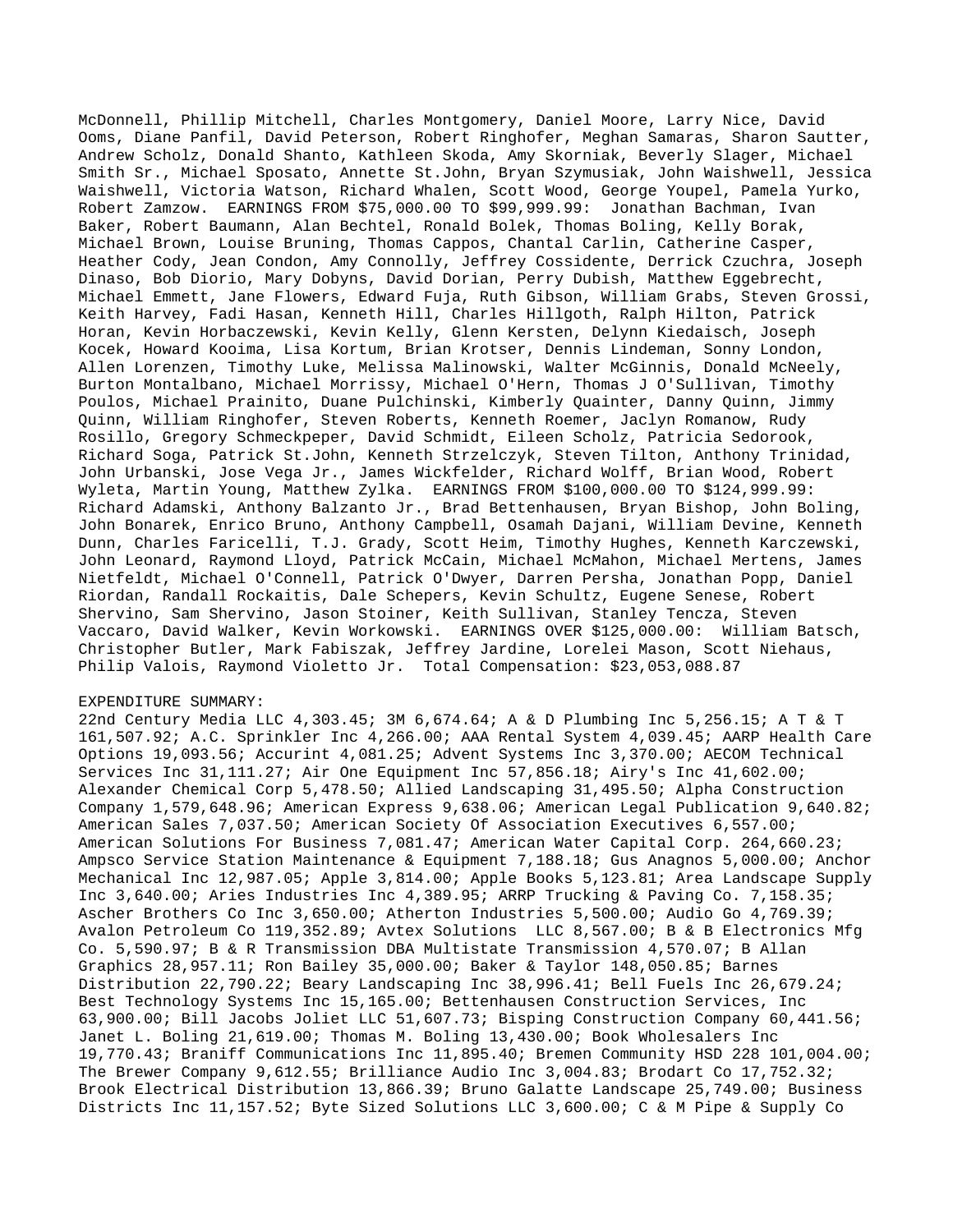Inc 9,134.06; C.O.P.S. Testing Service Inc 14,600.00; Call One 92,622.54; Camp Dresser & McKee Inc 60,631.42; Cargill Inc 292,407.95; Caribbean Pools Inc 2,819.50; Carlin-Moran Landscape Contrs 201,144.18; Cartegraph Systems Inc 13,250.00; Case Lots Inc 20,101.30; Catalina Kampground Inc 30,000.00; CCP Industries Inc 6,414.40; CDS Office Technologies 5,231.76; CDW Government Inc 79,086.58; Ced/Efengee 46,270.17; Century Fence Co. Of Ill. Inc 10,697.00; Certified Fleet Services Inc 51,903.26; Cesar's Equipment 11,610.80; Chase Card 12,062.17; Chicago Lighthouse 3,658.00; Chicago Office Products Co. 3,473.45; Chicago Southland Convention & Visitors Bureau 153,296.23; Citrix Systems Inc 4,720.00; Clarence Davids & Company 17,982.00; Clarke Environmental Mosquito Management 5,979.06; Classic Party Rentals 15,889.41; Clear Channel Outdoor Chicago 5,550.00; CMM Group Inc 10,535.00; Commonwealth Edison 317,470.90; Community Consolidated School District 146 110,745.00; Community Motors Inc 2,669.00; Comprise Technologies Inc 3,179.00; Computerized Fleet Analysis 3,000.00; Conney Safety Products 6,357.75; Conserv FS Inc 21,762.35; Contain-It LLC 4,550.00; Cook County Recorder of Deeds 8,447.00; Cook County Treasurer 129,795.70; Corrpro Companies 6,720.00; Cosmopolitan Bldg Services 32,376.00; Countryside Lawn & Garden Inc 5,791.86; County Of Cook Illinois 3,204.25; Creative Product Sourcing Inc 11,489.62; Crossmark Printing Inc 105,138.46; Cryder Enterprises Inc 37,609.00; Currie Motors 183,532.05; D & B Power Associates Inc 4,726.00; D & N Promotions 3,620.00; DDB Unlimited Inc 3,895.38; Dell Marketing 40,784.85; Demco 3,325.98; Denler Inc 86,277.60; Design Galleries 13,050.00; Design Temperature 4,448.93; Digital Blue Inc 3,731.41; Bob Diorio 2,782.05; Diversified Inspections Inc 3,741.36; Durkin Electric Co Inc 26,693.43; Dustcatchers Inc 7,212.15; Eagle Uniform Co Inc 24,660.89; East Jordan Iron Works Inc 35,299.43; Ebsco 20,064.57; Ecolab Pest Elimination Inc 4,004.00; Ecoserve Corporation 2,562.00; Ed & Joe's Pizza 6,551.55; Ed's Body Shop Inc 8,242.23; The Edward Electric Company 17,973.54; Element Graphics & Design Inc 7,513.95; Elementary School District 159 267,012.00; Elite Elevator Systems Inc 3,098.00; Don Ellis 5,500.00; Emergency Vehicle Technologies 6,526.55; Rodney Emling 6,300.00; Environmental Concepts 15,766.25; Enviro-Test Inc 4,427.00; Eurocon Enterprises Inc 61,971.88; Evans Consoles Inc 59,847.00; Eveready Welding Service Inc 5,846.00; Evon's Trophies & Awards 9,710.14; Exelon Energy Inc 144,583.20; Express Green 2,700.00; Face To Face Communications & Training 2,500.00; Family Hyundai 3,763.00; FCC Corporation 106,447.46; FedEx 2,666.86; Firedyne Engineering PC 33,164.24; First Ayd Corp 2,952.60; First Midwest Bank 3,694.96; Five Alarm Fire & Safety Equip 9,445.00; Fleetwood Financial Corp. 16,626.23; FMP 13,985.43; Folgers Flag & Decorating Inc 17,109.45; Forest View Farms 6,820.00; Four Seasons Display Inc 19,624.35; Fox Valley Fire & Safety Co 38,943.50; Donna Framke 2,638.92; Donna L. Framke DBA LeDeux Donnas 6,495.00; Frankie's Ristorante 2,760.00; Future Industrial Tech Inc 2,587.00; G. W. Berkheimer Co Inc 2,616.55; Gale Group 20,918.78; Gallagher Materials Corp 9,091.44; Gas City Ltd 53,316.05; Gasvoda & Associates Inc 31,239.64; Gatto's Restaurant & Bar 2,844.58; GE Money Bank/Amazon 8,347.08; Geothermal Design Assoc Inc 3,480.00; Gerard & Roberts Construction Inc 13,475.00; Giant Maint. & Restoration Inc 7,520.00; Gil Hebard Guns Inc 13,476.50; Ginkgo Planning & Design Inc 46,230.00; Global Emergency Products Inc 5,673.27; Hector Gonzalez 2,500.00; Glen Gorman 5,337.57; Grainger 2,709.32; Great America Leasing Corp. 25,474.50; Ground Crew Inc 43,077.91; Haiges Machinery Inc 5,498.52; Hansen Development 102,251.89; Hanson Aggregates Inc 24,948.46; Harley Davidson Leasing 4,537.80; Harry's Buttons 2,500.00; HD Supply Waterworks, Ltd. 46,954.42; HD Supply White Cap Construction Supply 28,537.18; Healthcare Service Corporation 3,462,903.39; Heather's Haus 11,370.30; Henry Brothers 3,899.00; Heritage FS Inc 54,502.36; Highway Technologies Inc 4,761.91; Holiday Inn 21,617.24; Hoosier Fire Equipment Inc 38,051.55; HP Express Services 5,934.00; HP Financial Services 11,220.79; Hub International Limited 3,774.00; HVS Convention Sports & Entertainment Facilities Consulting 4,343.69; HVS International 3,000.00; ICMA 99,967.28; ICS Collection Service 3,101.15; Ideal Insurance Agency 10,418.00; Illinois Municipal Retirement Fund 1,365,483.79; Illinois Dept. of Employment Security 17,607.23; Illinois Library Association 3,365.00; Illinois Municipal League 3,278.00; Illinois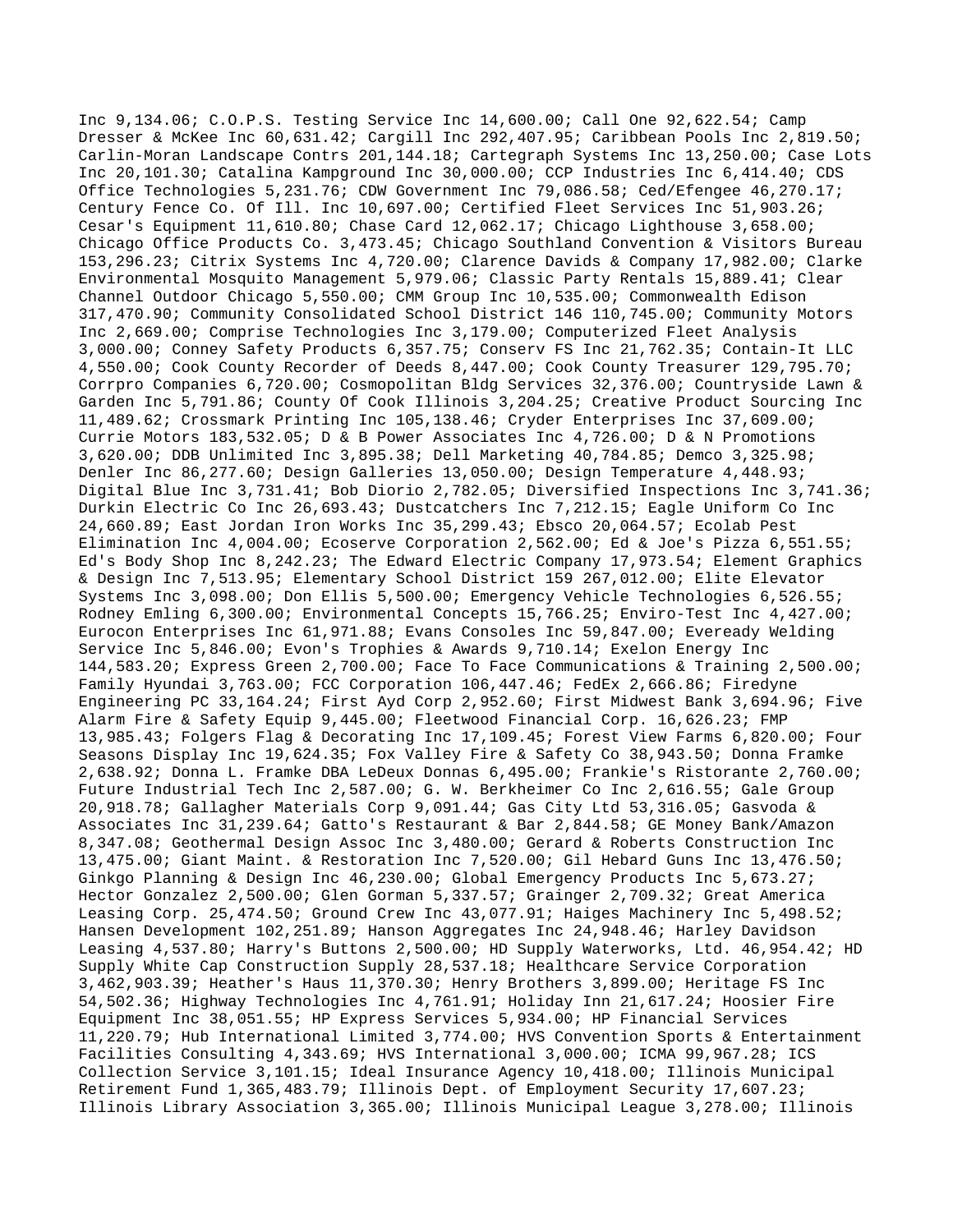State Police 2,502.50; Illinois State Treasurer 7,245.74; Imaging Office Systems Inc 2,629.50; Industrial Roofing Service Inc 4,370.67; Info USA Marketing Inc 12,044.00; Informity Network 11,820.00; Ingalls Occupational Medicine 2,592.00; Ingram Library Services 36,724.44; Integrated Lakes Management Inc 12,447.00; International Code Council Inc 24,558.00; Interstate Battery System 4,214.19; Intradyn Inc 2,699.00; IRMA 1,138,564.53; J & L Electronic Service Inc 5,000.56; J And R Sales And Service Inc 4,048.12; J. Merle Jones & Sons Inc 4,261.13; J.M.D. Sox Outlet Inc 19,108.23; JFNEW 10,497.50; Joe Rizza Ford 3,077.77; John Sexton Sand & Gravel 15,135.00; John Zarlengo Asphalt Paving 3,575.00; Joliet Suspension Inc 3,535.07; Julie Inc 5,974.05; Kaisercomm 28,936.52; Kapco/Kent Adhesive 3,042.20; Kevin Electric Co 3,593.00; Klein, Thorpe & Jenkins, Ltd 715,463.67; Lacal Equipment Inc 2,859.78; Land And Lakes 18,952.83; La-Z-Boy Furniture Gallery 6,005.91; Legat Architects Inc 534,336.13; Lewis Paper Place 3,779.27; Lexmor Engineering LLC 44,479.01; Liberty Creative Solutions Inc 55,235.00; Library Furniture Int'l 26,279.77; Life-Assist Incorporated 3,230.83; Lincoln Natl Life Ins Co 51,636.72; Lincoln Paving Company 17,752.00; Linden Group Inc 8,380.00; Linjen Promotions Inc 3,896.83; Logical Technical Services 77,814.94; M & M Auto Glass & Upholstery Service 3,431.00; M.Cooper Supply Co. 3,896.88; M.E.Simpson Company Inc 20,387.00; Madden Media 12,675.20; Majesty Maintenance Inc 51,747.24; Malcolm Pirnie Inc 35,526.32; Map Automotive Of Chicago 6,202.66; Mars Company 2,687.46; Martin Implement 19,038.00; Martin Leasing Inc 3,547.50; Martin Whalen O.S. Inc 28,414.23; Matthew Paving Inc 98,226.44; McGladrey & Pullen LLP 58,100.00; Meade Electric Company Inc 20,608.66; Meetings Media 2,500.00; Menards 17,536.72; Meridian IT Inc 4,332.20; Metra 62,950.69; Metro Power Inc 28,254.02; Metropolitan Industries Inc 16,702.00; Metropolitan Library System 53,125.10; Metropolitan Library System Computer Fund 34,334.27; Metropolitan Water Reclamation 567,894.12; Michel's Pipe Services Corp. 87,724.10; Micro Automation Inc 28,512.87; Micro City Computers 29,760.00; Microsystems Inc 8,110.55; Mid Continent Dev & Constr 954,153.05; Mid-American Water Inc 39,797.06; Midway Truck Parts 6,112.54; Midwest Suburban Publishing 4,062.73; Midwest Transit Equipment Inc 62,986.25; MMB Development Inc 162,402.60; Monroe Truck Equipment Inc 8,805.83; Moraine Valley Community College 4,204.97; Morgan Birge & Assoc Inc 2,970.00; Morrill And Associates 40,000.00; Morton Salt 11,185.87; MPI Publications 19,580.60; Municipal Services Consulting Inc 106,288.87; Murphy & Miller Inc 2,507.00; Napa Auto Parts 12,495.50; National League Of Cities 3,813.00; Nationwide Retirement Fund 10,865.23; Neofunds By Neopost 4,512.35; Newsbank 18,345.00; Nextel Communications 46,104.86; Nicor Gas 34,211.07; North East Multi-Regional Training Inc 9,515.00; Northeast Illinois R.R. Corp 14,519.90; Northstar Travel Media LLC 15,600.00; Odyssey Country Club 3,450.00; Ollis Book Corporation 9,078.14; Onsite Communications USA Inc 74,930.75; Orion Safety Products 3,588.30; Orland Township 2,835.00; P.A.W.S. 4,270.00; P.T. Ferro Construction Co 86,175.25; Pace Systems Inc 141,097.08; Panduit Procurement Co LLC 118,897.99; Tom Panos 35,000.00; Park Hardware 6,430.68; Patten Industries Inc 140,233.21; PCS Industries 2,731.47; Penton Media Inc 4,607.00; Pitney Bowes 4,144.92; Pitney Bowes Purchase Power 30,113.94; Pitney Bowes Reserve Account 12,991.32; James Pitt DBA Pitt Sewer Service 6,542.00; Police Department Systems Inc 3,159.80; Pomp's Tire Service Inc 38,937.96; Populous 1,382,081.67; Postmaster U. S. Post Office 61,021.69; Prairie Int'l Trucks Inc 253,135.00; Printers Quill 10,791.20; Pro Parts Inc 4,713.01; Prosafety Inc 3,365.40; Quality Oil Inc 14,473.41; Random House Inc 5,459.16; Ray O'Herron Co. Inc 10,741.35; Record A Hit 7,117.50; Recorded Books Inc 6,726.67; Red Wing Shoe Store 2,772.00; Reliable Fire Equipment 6,670.65; Riccio Construction Corp. 225,338.80; Rich Twp High School Dist 227 235,836.00; Richard J. Reimer Assoc LLC 18,346.28; Riddiford Roofing Co. 18,334.90; Riverdale Auto Body 13,468.37; Road Solutions Inc 8,633.00; Robinson Engineering Co Ltd 1,296,847.82; Rogina & Associates Ltd 12,912.50; Roof Management Inc 21,222.00; Rooster Audio/Visual Services 2,605.00; Ryan Companies 1,001,218.01; Dr. Michael Ryan 3,250.00; Rydin Decal 4,066.27; Sam's Club 4,095.55; Sam's Club Direct 28,903.58; Saunoris' 11,354.46; Schaaf Equipment Co Inc 2,661.63; Nick Schulien 3,348.66; Scot Decal Company Inc 10,447.80; Seeco Construction Service Inc 5,665.50; Seeco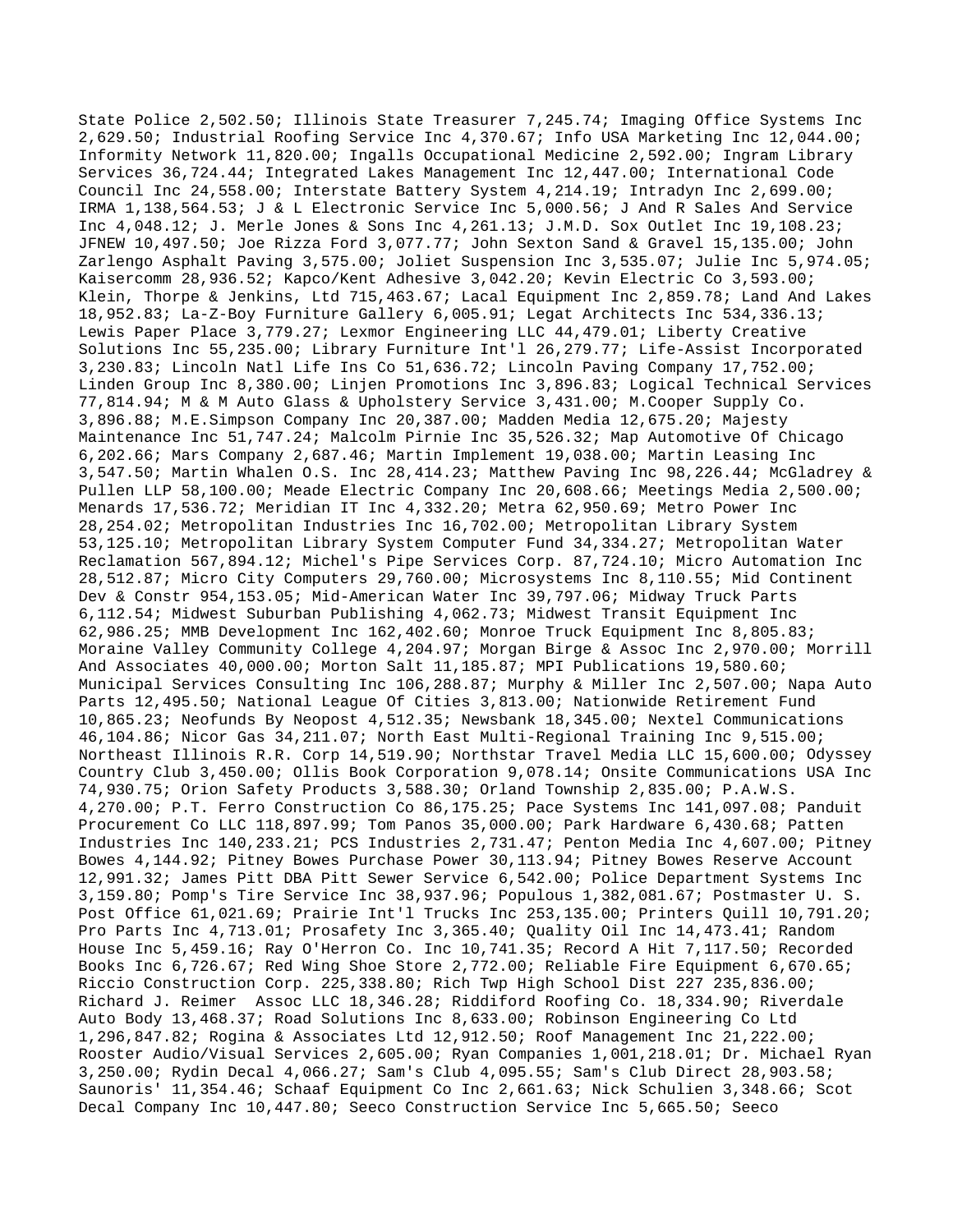Consultants Inc 26,525.00; Seliger & Assoc 7,900.00; Service Sanitation Inc 6,500.00; Timothy W. Sharpe 4,600.00; Ken & Rosalyn Shaw 5,000.00; Showcases 2,885.24; Sicalco Ltd 3,827.21; Albert J. Siegers DBA Signs To You 9,061.14; Michael J. Simpson 4,615.91; Site Design Group Ltd 108,372.35; Smithereen Pest Management 7,125.00; Nicholas F. Solano 3,250.00; South Suburban Mayors & Managers 68,388.46; Spiess Construction Inc 81,173.68; Standard Equipment Company 16,094.05; Standard Industrial & Auto Equipment Inc 3,539.50; Stan's Landscaping 9,425.00; Staples Business Advantage 13,935.36; Staples Credit Plan 28,203.37; State Treasurer 8,725.80; Streakwave 2,595.02; Summit Hill School Dist.161 5,389.67; Sungard Public Sector Inc 64,738.40; Sunset Sewer & Water Inc 13,459.50; Super Valu 4,659.82; Surplus Wireless Gear 2,764.00; Sutton Ford Inc/Fleet Sales 80,689.39; T.J.Lambrecht Construction Co. 3,764.87; Teng Construction LLC 1,009,443.44; Tennis Surfaces Company 5,900.00; Susan Tepper 5,000.00; Texor Petroleum Company 38,349.58; The Bank Of New York Mellon 1,619,808.76; The Care Of Trees 105,014.00; The Gorman Group Ltd. 6,550.00; Third Dist Fire Chiefs Assn. 6,827.00; Thompson Elevator Inspection Service Inc 10,523.00; Thornton Equipment Services 13,425.00; Thyssenkrupp Elevator Corp 3,522.88; Tiger Oak Publications 2,889.00; Tinley Park - Park District 27,851.83; Tinley Park Chamber of Commerce 3,610.00; Tinley Park Fire Dept 3,461.64; Tinley Park Historical Society 6,108.86; Tinley Park Hotel & Convention Center LLC 3,150.00; Tinley Park/Nu Way Disposal 5,125.00; Today's Business Solutions 3,500.00; Total Automation Concepts Inc 125,455.71; Trace Ambulance Service Inc 803,743.38; Traffic Control & Protection 7,431.32; Trane 5,054.03; Travel Services Inc 5,550.00; Treasurer State Of IL IDOT 354,872.87; Tria Architecture Inc 3,475.74; Trihedral Engineering Limited 3,107.25; The Trolley Car & Bus Company 3,490.00; Trugreen 30,805.40; Tyler Technologies Inc 106,920.16; U.S. Armor Corporation 9,385.00; UCN Inc 3,894.00; UGN Inc 4,000.00; Underground Pipe & Valve Co 10,355.49; United Laboratories 2,691.14; United Methodist Church 9,600.00; United States Postal Service 7,043.03; United States Treasury 46,836.90; Urban Communications Inc 10,428.00; U.S. Treasury 1,153,571.56; USA Blue Book 12,468.58; USA Mobility Wireless Inc 30,169.49; Van Dam Auto & Truck Repair 10,792.20; Verizon Wireless 36,846.68; Vernon Financial Properties 11,483.56; Victory Sweepers Inc 2,858.39; Village Of Frankfort 222,132.03; Village Of Oak Lawn 6,874,622.13; Village Of Tinley Park 99,341.38; Vision Integrated Graphics LLC 51,018.27; W.A.Randolph Inc 284,879.52; Walz 3,000.00; Warren Oil Co. 206,483.99; Water Services Co. 56,797.65; Weaver Boos Consultants North Central LLC 5,084.33; Wells Fargo Bank Minnesota N.A 1,432,036.83; West Payment Center 3,227.00; Wholesale Direct Inc 4,535.25; Will Co Governmental League 3,272.00; Will County CED 10,000.00; Wille Brothers Company 19,263.30; WRB, LLC 34,687.50; Wright Automotive 17,716.00; Wyman & Company 3,139.98; Xerox Corporation 5,276.10; Y & D Maintenance Inc 2,510.00; Total Vendors Less Than \$2,500.00 637,802.51; Total FY2010 Disbursements \$39,779,313.72.